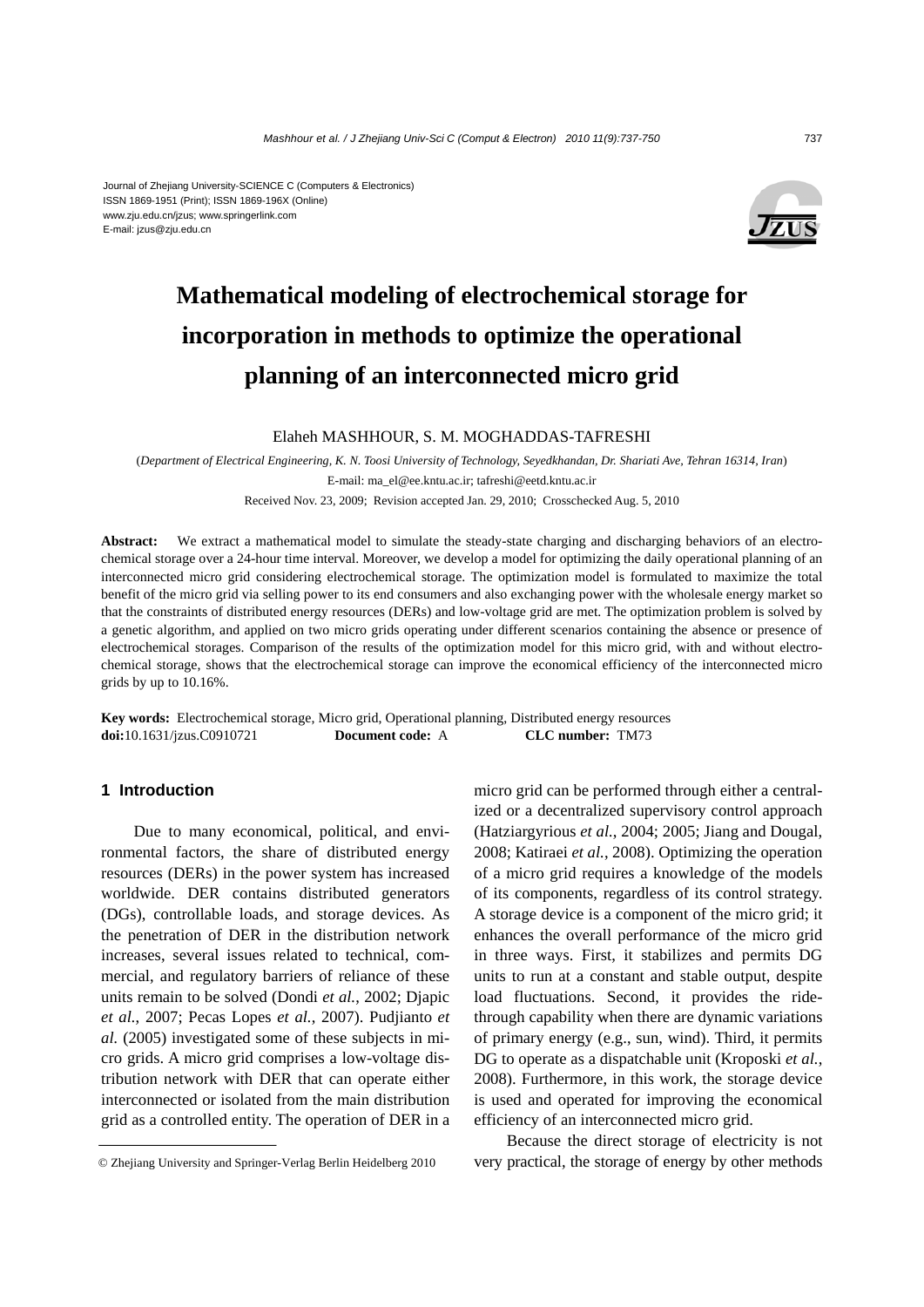(e.g., electrochemical storage, superconducting energy storage when cost is not an issue, or flywheel over short time periods) is employed for later use in electricity generation (Abu-Sharkh *et al.*, 2006).

It is likely that a micro grid relies on chemical energy in the form of batteries (Abu-Sharkh *et al.*, 2006). These devices use electrochemical reaction to store electricity in the form of chemical potential during charging. This process can be reversed during discharging to provide electricity to loads. These devices may be rechargeable or not. The major types of rechargeable electrochemical storages are lead acid, nickel-cadmium, lithium-ion, sodium sulfur, and so forth (Oshima *et al.*, 2005; Paloheimo and Omidiora, 2009; Robalino *et al.*, 2009). A literature review on battery energy storage technologies was provided in Divya and Østergaard (2009). All electrochemical storages can be described by certain characteristics such as battery capacity as a function of discharge rate or discharge current (Peukert's equation), temperature effects on the charge and discharge voltage of battery, and so forth. These subjects are not discussed in this paper since they are well addressed elsewhere (Biradar *et al.*, 1998; Medora and Kusko, 2006; Sun *et al.*, 2008; Erdinc *et al.*, 2009). According to the relevant literature, many studies have been performed to determine the dynamic battery models, especially concerning the above characteristics (Giglioli *et al.*, 1990; Ceraolo *et al.*, 1992; Ceraolo, 2000; Medora and Kusko, 2006; Rong and Pedram, 2006; Erdinc *et al.*, 2009).

The aim of this paper, however, is to extract a mathematical static model for simulating charging and discharging behaviors of electrochemical storages over a 24-hour time interval, while providing charging and discharging rates of the storages. This general model is applicable for decision making on scheduling charge and discharge of the storage on a daily basis. The model is incorporated in optimizing the 24-hour operational planning of an interconnected micro grid including electrochemical storages. Note that a real time (hourly) optimization model can be considered for the operation of a micro grid to cover any deviation from daily decisions and also to take dynamic characteristics of the electrochemical storages into account. The real time optimization model and also dynamic modeling of the storage, however, are beyond the scope of this paper.

It is assumed that the micro grid is centrally controlled and the optimization problem is formulated to maximize the benefit of the micro grid by determining the operation decisions on the grid purchase, scheduling of dispatchable DGs and electrochemical storages, and also using interrupting options. In this respect, the micro grid steady-state security issues, i.e., voltage constraints and power flow thermal limits, and also the capacity limit of interconnection, which have been neglected in other research (Agovic *et al.*, 2005; Hernandez-Aramburo *et al.*, 2005; Mohamed and Koivo, 2007; Tsikalakis and Hatziargyriou, 2008), are taken into account. The problem is solved by a genetic algorithm (GA) and the above constraints are checked in power flow calculations. The optimization model is applied on two micro grids operating under different scenarios containing the absence or presence of electrochemical storages, and the results are analyzed.

## **2 Electrochemical storage modeling**

In this section a set of formulas are extracted to simulate the charge and discharge states of an electrochemical storage over a 24-hour time interval. The capacity of electrochemical storage is measured in either W⋅h, kW⋅h, or A⋅h. The charge/discharge rate of the electrochemical storage is given by its capacity divided by the number of hours it takes to charge or discharge. Therefore, the charge/discharge rate of the electrochemical storage can be measured in W, kW, or A. For example, a 12-V electrochemical storage with a capacity of 500 A⋅h that is theoretically discharged in 20 h will have a discharge rate of 25 A or 300 W. Although measuring the battery capacity in A⋅h is more common, in this paper, the capacity of electrochemical storage is defined in kW⋅h and its charge/discharge rate in kW. This is for consistency between the measurements of the battery and the measurements of loads and productions of DG units which are in kW.

Suppose  $P_{\text{str}}^{\text{max}}$  is the installed capacity of electrochemical storage in kW⋅h, and *R*str-ch and *R*str-dch the maximum charge and discharge rates in kW, respectively. In many types of electrochemical storage, particularly lead acid batteries, the full energy stored in the electrochemical storage cannot be withdrawn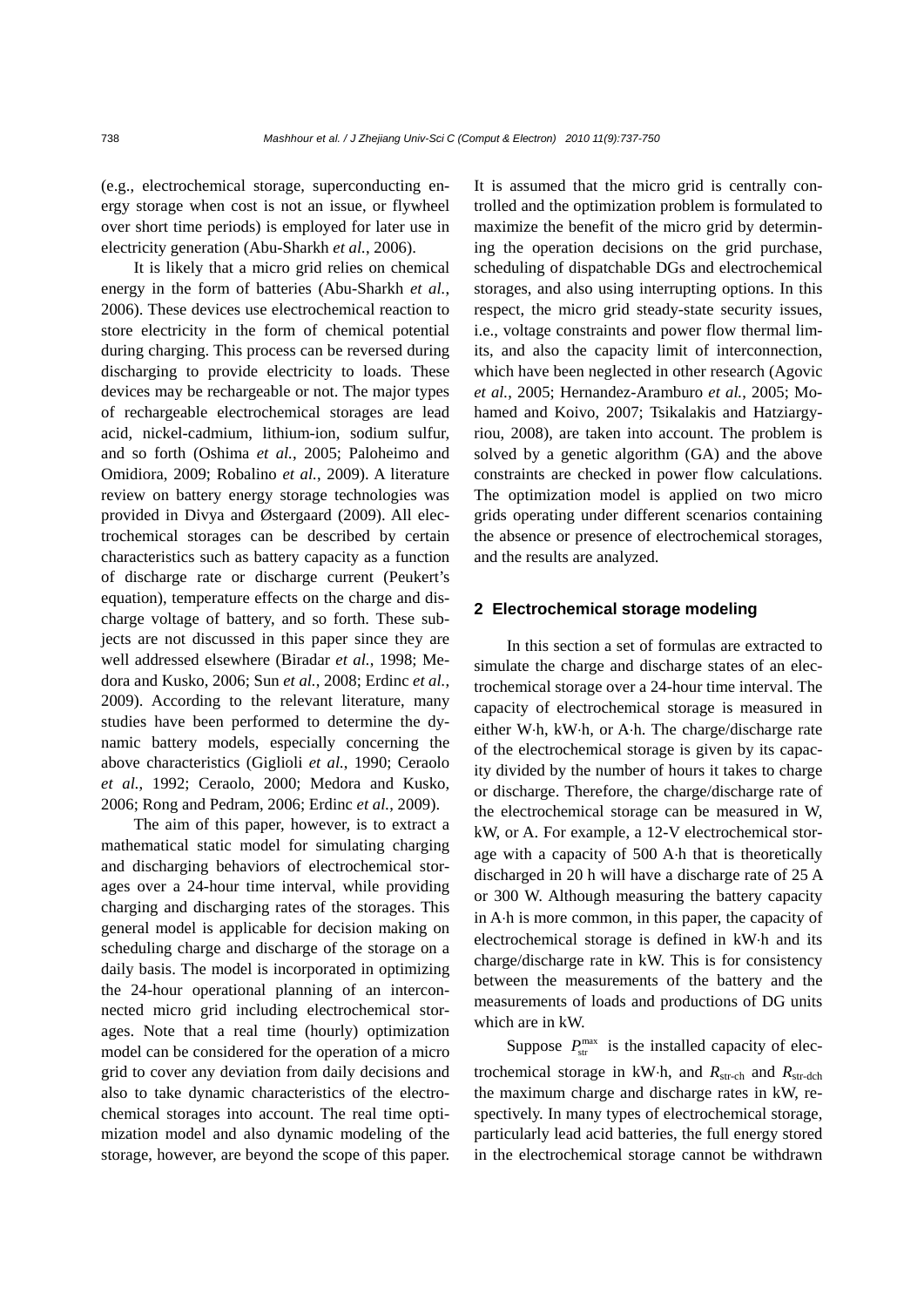(in other words, the electrochemical storage cannot be fully discharged). This occurs because extracting the full capacity of electrochemical storage dramatically reduces its lifetime. Therefore, the minimum state of charge of the battery is assumed to be  $P_{\text{str}}^{\text{min}}$ . Suppose cap*t*−1 is the state of charge of the storage at hour *t*−1. We have  $P_{\text{str}}^{\min} \leq \text{cap}_{t-1} \leq P_{\text{str}}^{\max}$ . Then, at hour *t*, the maximum power generation capability of the storage is equal to cap<sub> $t-1$ </sub> −  $P_{\text{str}}^{\min}$ , and its maximum charging capability is equal to  $P_{\text{str}}^{\text{max}} - \text{cap}_{t-1}$ (Fig. 1).



**Fig. 1 The status of storage at time** *t***−1** 

Suppose  $P_{\text{str},t}$  is a variable that denotes the amount of charge/discharge capacity of storage at hour *t* (negative and positive values indicate discharge and charge states respectively). Then, ∀*t*=1, 2, …, 24, the following relations are established:

$$
-cap_{t-1} - P_{str}^{min} \le P_{str,t} \le P_{str}^{max} - cap_{t-1}, \qquad (1)
$$

$$
capt - capt-1 \le Rstr-ch, if storage is charged, (2)
$$

$$
cap_{t-1} - cap_t \le R_{str-dch}, \text{ if storage is discharged, (3)}
$$

$$
\begin{bmatrix} \text{cap}_{0} \\ \text{cap}_{1} \\ \vdots \\ \text{cap}_{t-2} \\ \text{cap}_{t-1} \end{bmatrix} = \begin{bmatrix} 1 & 0 & 0 & \cdots & 0 \\ 1 & 1 & 0 & \cdots & 0 \\ \vdots & \vdots & \vdots & & \vdots \\ 1 & 1 & 1 & \cdots & 0 \\ 1 & 1 & 1 & \cdots & 1 \end{bmatrix} \begin{bmatrix} \text{cap}_{0} \\ P_{\text{str},1} \\ \vdots \\ P_{\text{str},t-2} \\ \vdots \\ P_{\text{str},t-1} \end{bmatrix} .
$$
 (4)

The given value of cap<sub>0</sub> is the state of charge of the storage at the beginning of the scheduling period. By substituting Eq.  $(4)$  in Eq.  $(1)$ , the following is derived:

$$
\begin{cases}\n-(cap_0 - P_{\text{str}}^{\min}) \le P_{\text{str},1} \le P_{\text{str}}^{\max} - cap_0, \\
-(cap_0 - P_{\text{str}}^{\min}) \le P_{\text{str},1} + P_{\text{str},2} \le P_{\text{str}}^{\max} - cap_0, \\
-(cap_0 - P_{\text{str}}^{\min}) \le P_{\text{str},1} + P_{\text{str},2} + P_{\text{str},3} \le P_{\text{str}}^{\max} - cap_0, \\
\vdots \\
-(cap_0 - P_{\text{str}}^{\min}) \le P_{\text{str},1} + P_{\text{str},2} + \ldots + P_{\text{str},24} \le P_{\text{str}}^{\max} - cap_0.\n\end{cases}
$$
\n(5)

Eq. (5) can be summarized as follows:

$$
-(\text{cap}_0 - P_{\text{str}}^{\min}) \le \sum_{k=1}^{t} P_{\text{str},k} \le P_{\text{str}}^{\max} - \text{cap}_0, \,\forall t = 1, 2, ..., 24.
$$
\n(6)

By substituting Eq. (4) in Eqs. (2) and (3), ∀*t*=1, 2, …, 24, the following relations are derived:

$$
P_{\text{str},t} \le R_{\text{str-ch}}, \text{ if storage is charged.} \tag{7}
$$

$$
-P_{\text{str},t} \le R_{\text{str-dch}}, \text{ if storage is discharged.} \qquad (8)
$$

Eqs. (6)–(8) are used to simulate the behavior of electrochemical storage over a 24-hour time interval.

## **3 Optimization problem**

Based on a case in Iran, it is assumed that a private entity is the owner of DG units, electrochemical storages, and low voltage grid. The entity has bilateral contracts with the end consumers in the micro grid for supplying them. Moreover, it signs a contract with interruptible consumers in which the upper limit of curtailing  $(P_{\text{cut}}^{\text{max}})$ , the cost of curtailing, and the permitted number of hours for curtailing (*S*hour) are determined. It is assumed based on work done elsewhere (Fahrioglu and Alvearado, 2001; Li *et al.*, 2007) that, the cost of curtailing is a function of unserved load  $(P_{\text{curl}})$  and modeled as a quadratic polynomial function  $(C(P_{\text{curl}})=\alpha_{\text{int}} P_{\text{cut}}^2 + \beta_{\text{int}} P_{\text{cut}})$ , in which given coefficients  $\alpha_{\text{int}}$  and  $\beta_{\text{int}}$  quantify the cost of unserved load. This micro grid is centrally controlled and the optimization problem is formulated to maximize the total benefits of the micro grid via selling power to its consumers as well as exchanging power with the main grid/wholesale energy market so that the technical constraints of DER and low voltage grid are met. The outputs of the optimization model determine the amount of exchanged power with the upstream grid, scheduling of DGs and electrochemical storages, as well as the amount of the load that should be interrupted. The price of exchanging is assumed to be the price of the wholesale market plus the usage cost of the medium voltage distribution grid.

The cost function of each DG is assumed based on Li *et al.* (2007) to be a function of its real power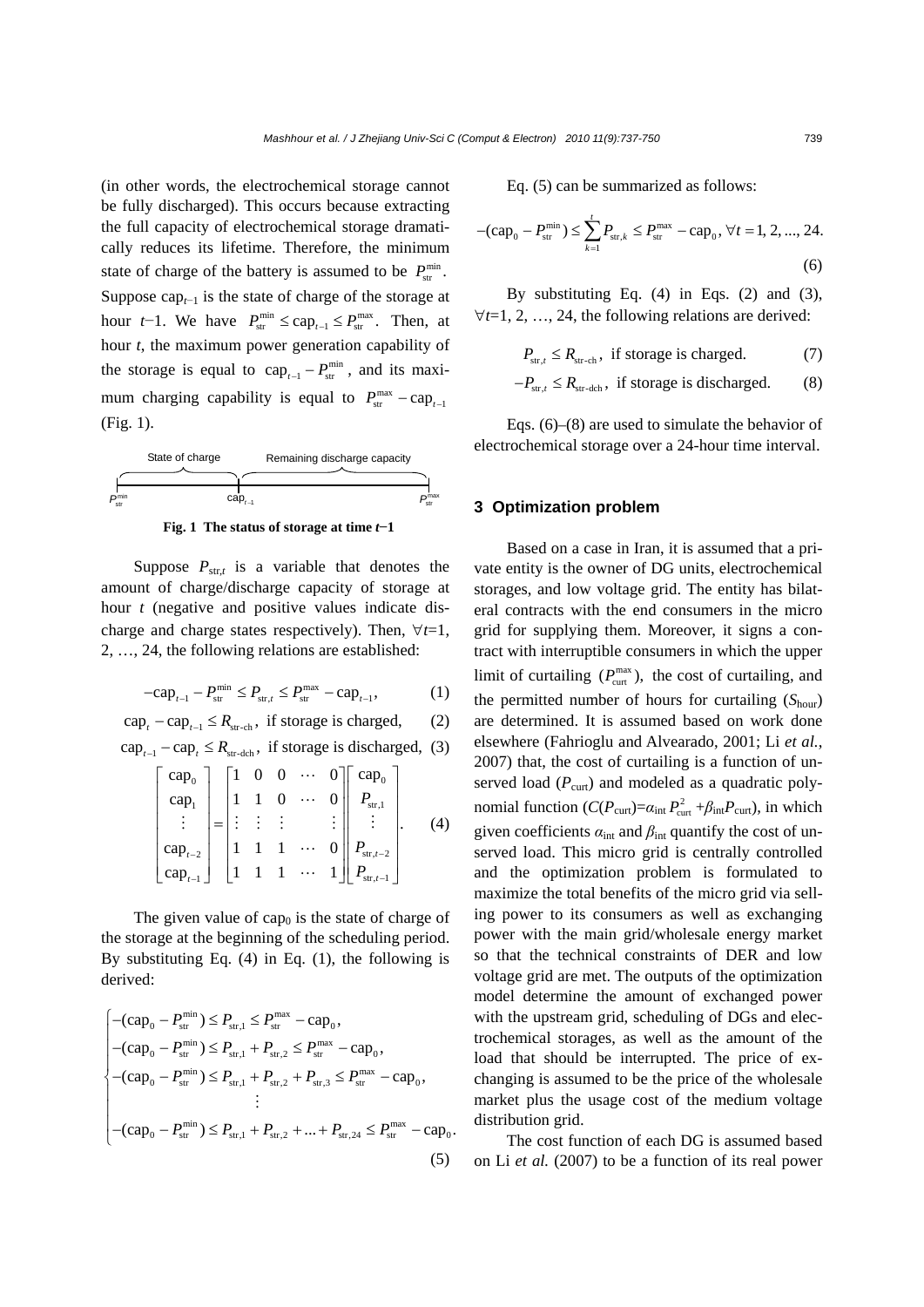output ( $P_{dg}$ ) and modeled as  $C(P_{dg}) = \alpha_{dg} P_{dg}^2 + \beta_{dg} P_{dg}$ , in which  $\alpha_{\text{dg}}$  and  $\beta_{\text{dg}}$  are positive coefficients of the quadratic cost function. The start up and shut down costs of DG can be considered if they are not negligible. Renewable DGs are uncertain, non-dispatchable resources and thus are not included in this paper.

The operational cost of electrochemical storage is generally concerned with maintenance costs and here it is assumed to be a linear function of the absolute value of its charged or discharged capacity each hour. That is,  $C_{\text{str}}(P_{\text{str}})=\alpha_{\text{str}}|P_{\text{str}}|+\beta_{\text{str}}$ , in which  $\alpha_{\text{str}}$  and  $\beta_{str}$  are positive coefficients of the linear cost function of electrochemical storage.

This study develops the model of Tsikalakis and Hatziargyriou (2008) from a single period to a multiperiod optimization problem. The steady-state security issues of the micro grid contain bus voltage limits, power flow thermal limits, and also the capacity constraint of interconnection, which were neglected in Tsikalakis and Hatziargyriou (2008). Moreover, the electrochemical storage is incorporated in optimizing the operation of the micro grid.

#### **3.1 Objective function**

Benefit

$$
= -\sum_{t=1:24} \rho_{E,t} \cdot E_t + \sum_{t=1:24} \rho_{L,t} \cdot (LOAD_t - \sum_{i \in S_{int}} P_{\text{cut},i,t}) - \sum_{i \in S_{def}} (C_{dg,i,t} (P_{dg,i,t}) \cdot I_{i,t} + SC_{dg,i,t} \cdot J_{i,t} + SHC_{dg,i,t} \cdot K_{i,t}) - \sum_{t=1:24} \sum_{t=1:24} C_{\text{str},i,t} (P_{\text{str},i,t}) \cdot U_{i,t} - \sum_{t \in S_{int}} C_{\text{int},i,t} (P_{\text{cut},i,t}).
$$
 (9)

Herein, *i* is the index for bus; *t* is the index for hour; *S*dg, *S*str, and *S*int are the sets of DG buses, electrochemical storages, and interruptible loads, respectively;  $S_{\text{hour},i}$  is the set of the permitted number of hours in which interruptible load may be curtailed, if necessary;  $P_{\text{de},i,t}$  is the generation of DG in kW;  $P_{\text{str},i,t}$ is the amount of charge/discharge capacity of electrochemical storage at hour *t* in kW (negative and positive values indicate discharge and charge states, respectively);  $P_{\text{curl},i,t}$  is the un-served load;  $E_t$  is the amount of exchanged power between the micro grid and the main grid (positive and negative values indicate purchasing from and selling to the main grid, respectively);  $LOAD<sub>t</sub>$  is the total forecasted load of the micro grid;  $C_{dg,i,t}(P_{dg,i,t})$  is the generation cost

function of a DG;  $SC_{dg,i}$  and  $SHC_{dg,i}$  are the start-up and shut-down costs of a DG, respectively;  $C_{\text{str}}(P_{\text{str},i,t})$ is the operational cost of an electrochemical storage;  $C_{int,i,f}(P_{\text{curl},i,f})$  is the cost curve of an interruptible consumer to curtail its load;  $\rho_{E,t}$  is the price of the wholesale market plus the usage cost of the distribution network;  $\rho_{L,t}$  is the contracted price for end consumers of the micro grid;  $I_{i,t}$ ,  $J_{i,t}$ , and  $K_{i,t}$  are the binary variables denoting the commitment status, startup decision, and shut-down decision for a DG, respectively;  $U_{i,t}$  is the binary variables denoting the commitment status of storage for charge and discharge.

#### **3.2 Constraints**

1. The supply-demand balancing constraint is

$$
E_{t} + \sum_{i \in S_{dg}} P_{dg,i,t} - \eta_{\text{str},i} \sum_{i \in S_{\text{str}}} P_{\text{str},i,t} = \text{LOAD}_{t} - \sum_{i \in S_{\text{int}}} P_{\text{cut},i,t},
$$
  

$$
\forall t = 1:24,
$$
 (10)

where  $\eta_{str,i}$  is the round-trip efficiency of the battery and converter.

2. DG constraints:

$$
P_{\text{dg},i}^{\min} \le P_{\text{dg},i,t} \cdot I_{i,t} \le P_{\text{dg},i}^{\max}, \forall i \in S_{\text{dg}}, \forall t = 1:24, (11)
$$
  

$$
(T_{i,t-1}^{\text{on}} - \text{MUT}_i) \times (I_{i,t-1} - I_{i,t}) \ge 0, \forall i \in S_{\text{dg}}, \forall t = 1:24,
$$

(12)  
\n
$$
(T_{i,t-1}^{\text{off}} - \text{MDT}_i) \times (I_{i,t-1} - I_{i,t}) \ge 0, \forall i \in S_{dg}, \forall t = 1:24,
$$
\n(13)

$$
\begin{cases}\nI_{i,t} - I_{i,t-1} \leq J_{i,t}, \\
I_{i,t-1} - I_{i,t} \leq K_{i,t}, \\
I_{i,t} - I_{i,t-1} \leq J_{i,t} - K_{i,t}.\n\end{cases}
$$
\n(14)

Herein,  $P_{dg,i}^{min}$  and  $P_{dg,i}^{max}$  are the lower and upper limits on the generation of a DG, respectively; MUT*i* and MDT*i* are the integer parameters denoting minimum up and down time limits of a DG in hour, respectively;  $T_{i,t}^{\text{on}}$  and  $T_{i,t}^{\text{off}}$  are the numbers of hours for which the DG unit has been on and off at hour *t*, respectively.

3. Electrochemical storage constraints:

$$
-(\text{cap}_{0,i} - P_{\text{str},i}^{\text{min}}) \le \sum_{k=1}^{t} P_{\text{str},i,k} \le P_{\text{str},i}^{\text{max}} - \text{cap}_{0,i},
$$
  

$$
\forall i \in S_{\text{str}}, \forall t = 1:24,
$$
 (15)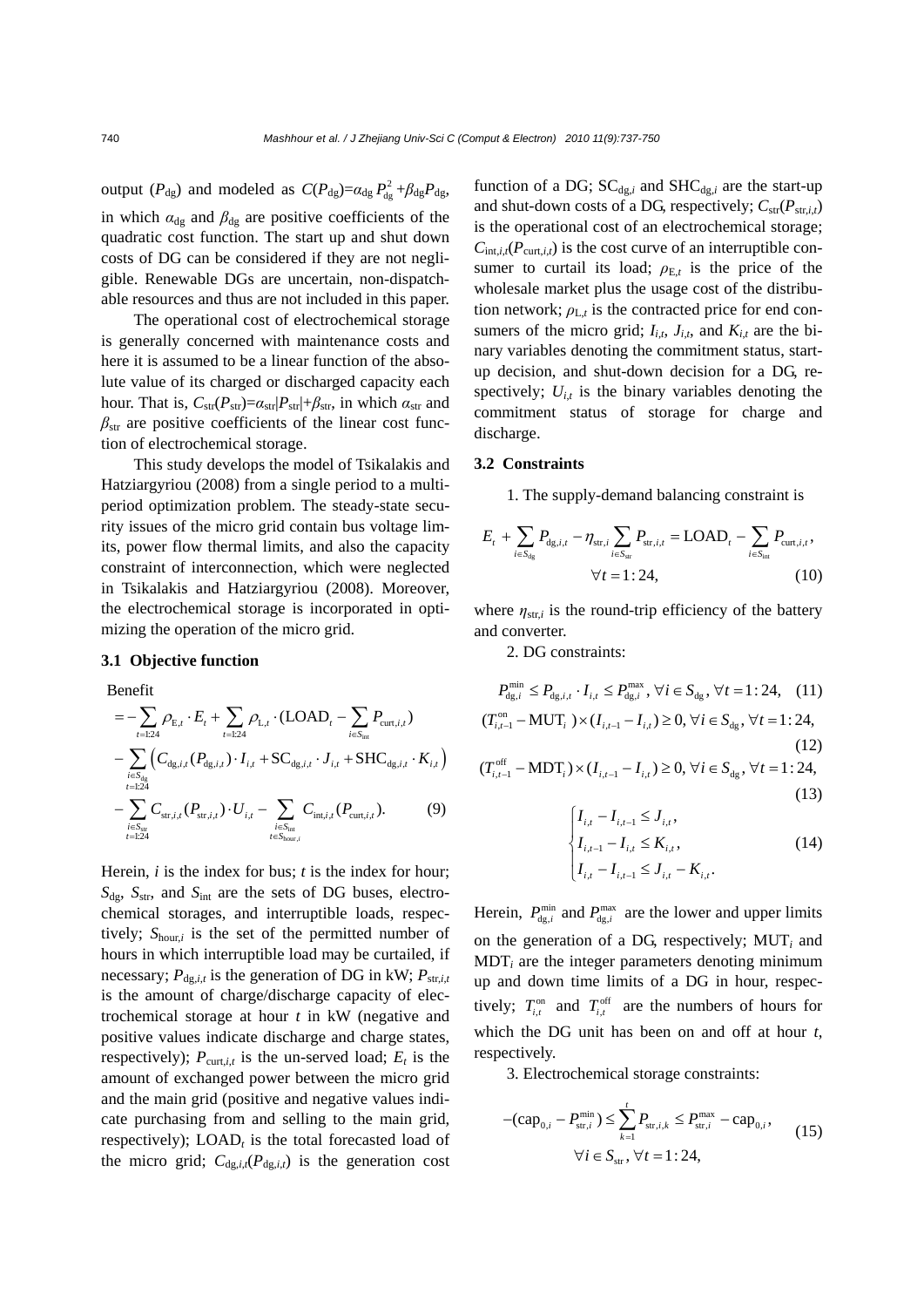$$
P_{\text{str},i,t} \le R_{\text{str-ch},i}, \text{ if the storage is charged,}
$$
  

$$
\forall i \in S_{\text{str}}, \forall t = 1:24,
$$
 (16)

$$
-P_{\text{str},i,t} \le R_{\text{str-dch},i}, \text{ if the storage is discharged,}
$$

$$
\forall i \in S_{\text{str}}, \forall t = 1:24,
$$
 (17)

where  $cap_{0,i}$  is the given value of the state of charge of storage at the beginning of the scheduling period, and  $R_{str-ch,i}$  and  $R_{str-dch,i}$  are the maximum charge and discharge rates of electrochemical storage in kW, respectively.

4. Constraint of interruptible load:

$$
0 \le P_{\text{cut},i,t} \le P_{\text{cut},i}^{\max}, \ \forall i \in S_{\text{int}}, \forall t \in S_{\text{hour},i}, \qquad (18)
$$

where  $P_{\text{curl},i}^{\text{max}}$  is the upper limit for curtailing on interruptible load.

5. Steady-state security constraints of the micro grid:

$$
S_{i-j,t} \le S_{i-j}^{\max}, \quad \forall i - j \in S_{b}, \ t = 1:24, \tag{19}
$$

$$
V_i^{\min} \le V_{i,t} \le V_i^{\max}, \ \forall i \in S_n, \ t = 1:24,
$$
 (20)

where  $S_b$  and  $S_n$  are the sets of branches and nodes of the micro grid respectively,  $S_{i-j,t}$  is the power flow between nodes *i* and *j*,  $S_{i-j}^{\max}$  is the thermal limit of line *i*−*j*, *Vi*,*t* is the voltage magnitude at node *i*, and  $V_i^{\text{min}}$  and  $V_i^{\text{max}}$  are limits of voltage magnitudes.

6. The capacity of interconnection:

$$
\left|E_t\right| \le E_{\text{exch}}^{\text{max}},\tag{21}
$$

where  $E_{\text{exch}}^{\text{max}}$  refers to the thermal rating of the interconnection, the transformer, or the contracted capacity for exchanging power with the main grid.

## **3.3 Solving the model**

The optimization problem is a nonlinear mixedinteger programming with hard inter-temporal constraints, i.e., Eq. (15). Mathematical techniques are not suitable for solving this problem, since they are model-based and the precise model of a system is needed for derivation. Moreover, they start from one point and the probability of being involved in local optima is high for these types of method. The major difficulty in Bender's decomposition approach is the determination of the solution of the master problem, which is still regarded as a large-scale integer optimization problem (Yamin, 2004). Some of the constraints, such as nonlinear minimum up and down time constraints, are difficult to handle in this method (Habibollahzadeh and Bubenko, 1986).

The genetic algorithm (GA) is a populationbased, data-based, and free-derivative method; it takes advantages of genetic operators so that the chance of being involved in a local optimum is less in comparison with mathematical methods. Therefore, GA has the potential of obtaining a near global solution while including the constraints. GA has been employed in power system solutions for generation scheduling in electric power systems (Yang *et al.*, 1996; Christiansen *et al.*, 2000; Swarup and Yamashiro, 2002). Therefore, in this study GA is used to solve the optimization problem. In what follows, the applied GA is briefly discussed.

Each chromosome includes the outputs of DGs, charge and discharge capacities of storages, and load curtailment values. Based on the above values, 24 backward/forward power flows (Moghaddas-Tafreshi and Mashhour, 2009) are run for each chromosome to determine the power exchange between micro grid and main grid at each hour. The steady-state security constraints are checked in power flow calculations. After checking all constraints, the objective function is calculated and a penalty term is applied when the constraints are violated. The penalty function can be in two forms: (1) constant penalty and (2) variable penalty. The constant penalty approach is known to be less effective for complex problems than the variable penalty approach (Gen and Cheng, 2000). In this study, the variable penalty is employed as a function of the distance from the feasible area. For each infeasible chromosome, the summation of absolute distances of violated constraints is determined. Then this summation is subtracted from the objective function value of the worst feasible chromosome in current population; the result is considered as the value of the objective function of the infeasible chromosome. By this approach, infeasible chromosomes are not discarded and their information can be used for improving the algorithm search.

In reproduction processes, roulette-wheel selection is used for creating children for the next generation. Moreover, by a set-and-test approach it is found that two-point crossover, with a fraction of 0.7, provides good results. The mutation rate is also found by the set-and-test approach to be 0.1. The algorithm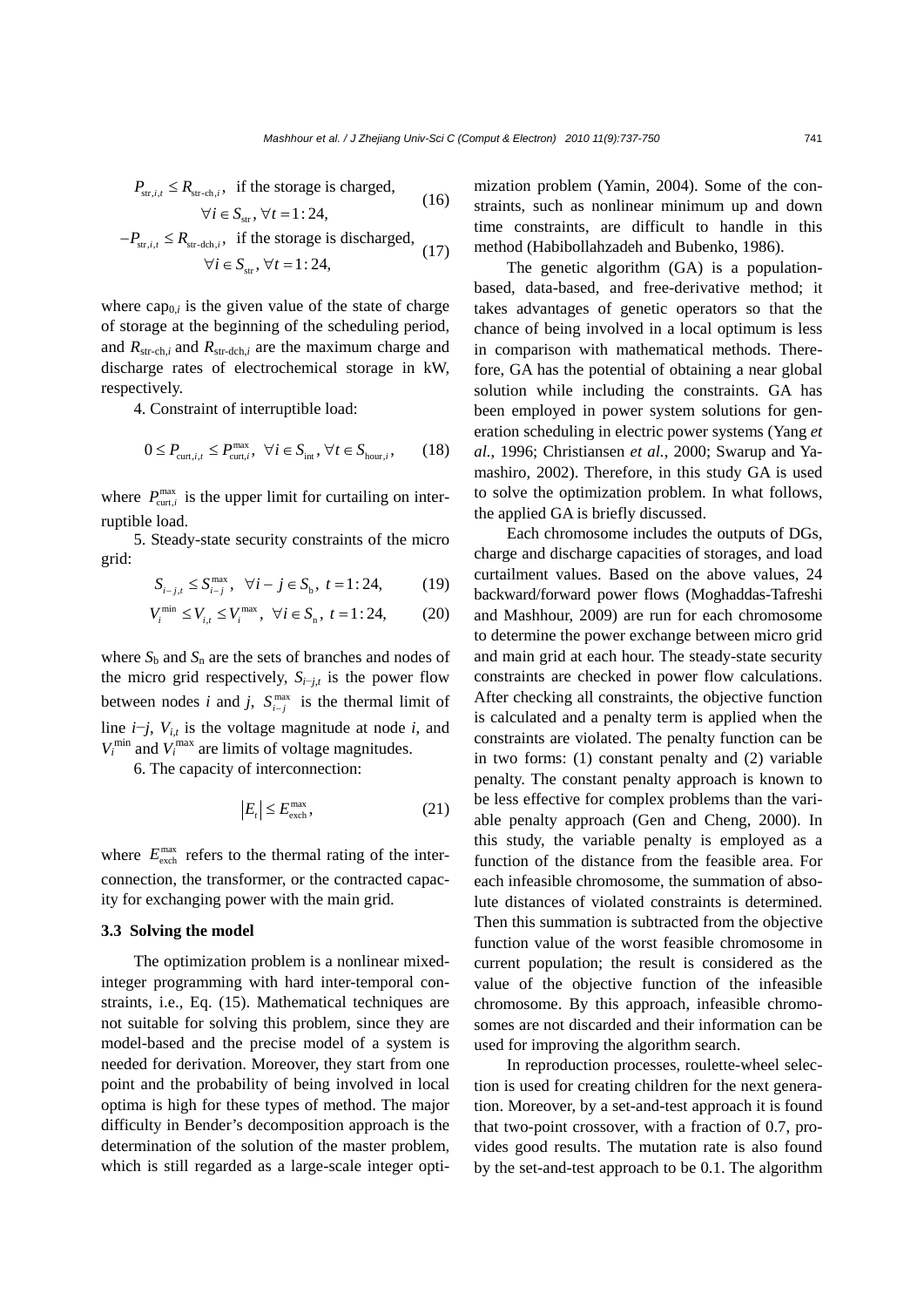stops if there is no improvement in the objective function for a certain number of consecutive generations. In this work, the stop criterion is set for each test system by the set-and-test approach.

### **4 Numerical results**

In this section, first a small micro grid MG1 is used to evaluate the proposed models. Then micro grid MG2 is used to show the effectiveness of the proposed models for larger micro grids with multiple DERs.

## **4.1 Micro grid MG1**

The single-line diagram of MG1 is shown in Fig. 2a. It contains a DG at node 121 and an electrochemical storage at node 122. The forecasted load of MG1 is shown in Fig. 2b. A part of the load (up to 25 kW) may be curtailed during hours 7–8 and 11– 18, if necessary. The cost of curtailing is assumed to be calculated by a quadratic polynomial function as  $C(P_{\text{cut}}) = 0.01 P_{\text{cut}}^2 + P_{\text{cut}}$ . The contracted price for the end consumers of the micro grid is as shown in Fig. 2c. Three scenarios are considered for the price of the wholesale market regarding the usage cost of the distribution network (Fig. 2d).

It is assumed that at the beginning of the scheduling period, DG has been off for 2 h. Different cases are considered below and the results are each analyzed.

#### 4.1.1 Evaluating the optimization model

**Case 1-A1** (Removing electrochemical storage) The electrochemical storage is removed and the price of the wholesale energy market regarding the usage cost of the distribution network is assumed to be curve (1) in Fig. 2d. The results of the optimization model are shown in Figs. 3a and 3b. During hours 1– 15 and 22–24, the market price is greater than the production cost of DG; therefore, DG is on, and its generation reaches the upper level. During hours 16– 21, DG is off (Fig. 3a). Comparison of Fig. 2b with curve (3) in Fig. 3b shows that the load is curtailed during hours 7–8 and 11–15. This is because during hours 7–8 and 11–15, the contracted price for the end



**Fig. 2 MG1: (a) single-line diagram; (b) forecasted daily load curve of the micro grid; (c) contracted price for the end consumers of the micro grid; (d) different scenarios for the price of the wholesale market regarding the usage cost of the distribution network**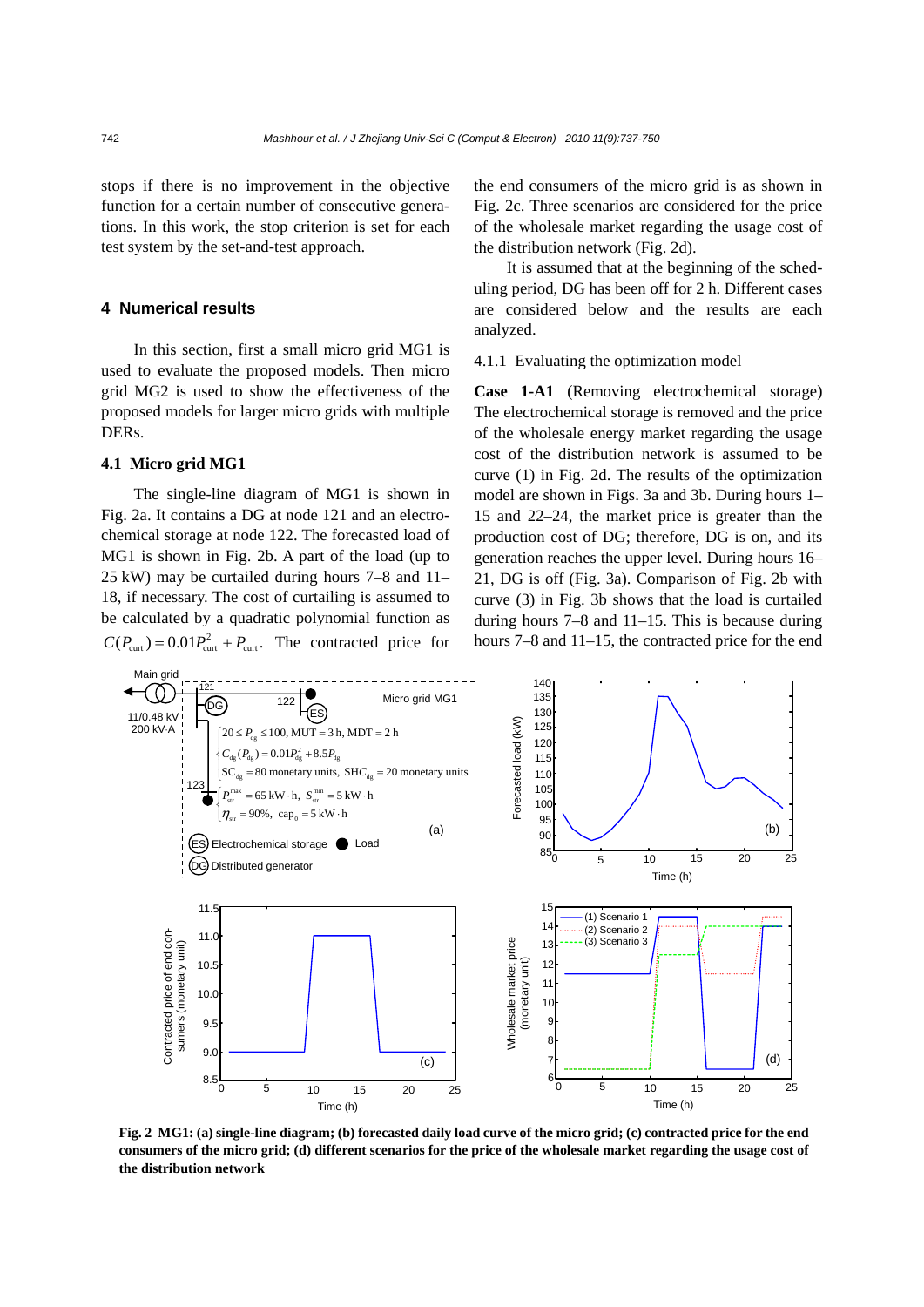consumers of the micro grid is lower than the price of the wholesale market; therefore, during hours 7–8, more profit is made by curtailing the load and selling power to the market (see curve (1) in Fig. 3b). Moreover, during hours 11–15, the power purchased from the market at a high price is reduced by curtailing the load. During hours 16–18, DG is off and the total consumption of the micro grid is purchased from the main grid (wholesale market) at a low price (lower than the contracted price for the end consumers of the micro grid), for which curtailing the load is unnecessary. In this case, the maximum benefit of the micro grid, as given by Eq. (9), is 1829.30 monetary units.

**Case 1-A2** (Considering electrochemical storage) The electrochemical storage is considered and its maximum charge and discharge rates are assumed to be 12 kW. The cost function of electrochemical storage is assumed to be  $C_{str}(P_{str,t})=0.1\times|P_{str}|+0.35$ . The results of the optimization model are shown in Figs. 3c and 3d. Fig. 3c shows the optimal generation and consumption of the micro grid as well as the power exchanged with the main grid. Generation of the micro grid includes the generation of DG and discharged capacity of storage. The micro grid consumption includes its supplied load and charge capacity of storage. The sign of power exchanged with the main grid shows the direction of exchanged power. Fig. 3d shows that the storage is charged during hours 1–8, in which the load is low (see curve (3) in Fig. 3c) and the market price is 11.5. Then, it is discharged during hours 11–14, in which the market price is 14.5. The storage is again charged during hours 16–21, in which the market price is low, and it is discharged during hours 21–24. In this case, the maximum benefit of the micro grid is increased to 2015.20 monetary units.

## 4.1.2 Sensitivity analysis

**Case 1-B1** (Considering different values for maximum charge and discharge rates of storage) The price of the wholesale market is as shown by curve (1) in Fig. 2d. Three different sets are assumed for maximum charge and discharge rates of the electrochemical storage as follows and the optimization problem is solved.



#### **Fig. 3 MG1: evaluating the optimization problem**

(a) Generation of DG (case 1-A1); (b) Total generation, consumption, and exchanging power of the micro grid (case 1-A1); (c) Total generation, consumption, and exchanging power of the micro grid (case 1-A2); (d) Charging and discharging behaviors of storage (case 1-A2). In (b) and (c), the positive value indicates that the power is absorbed by the micro grid and the negative value means that the power of the micro grid is injected into the main grid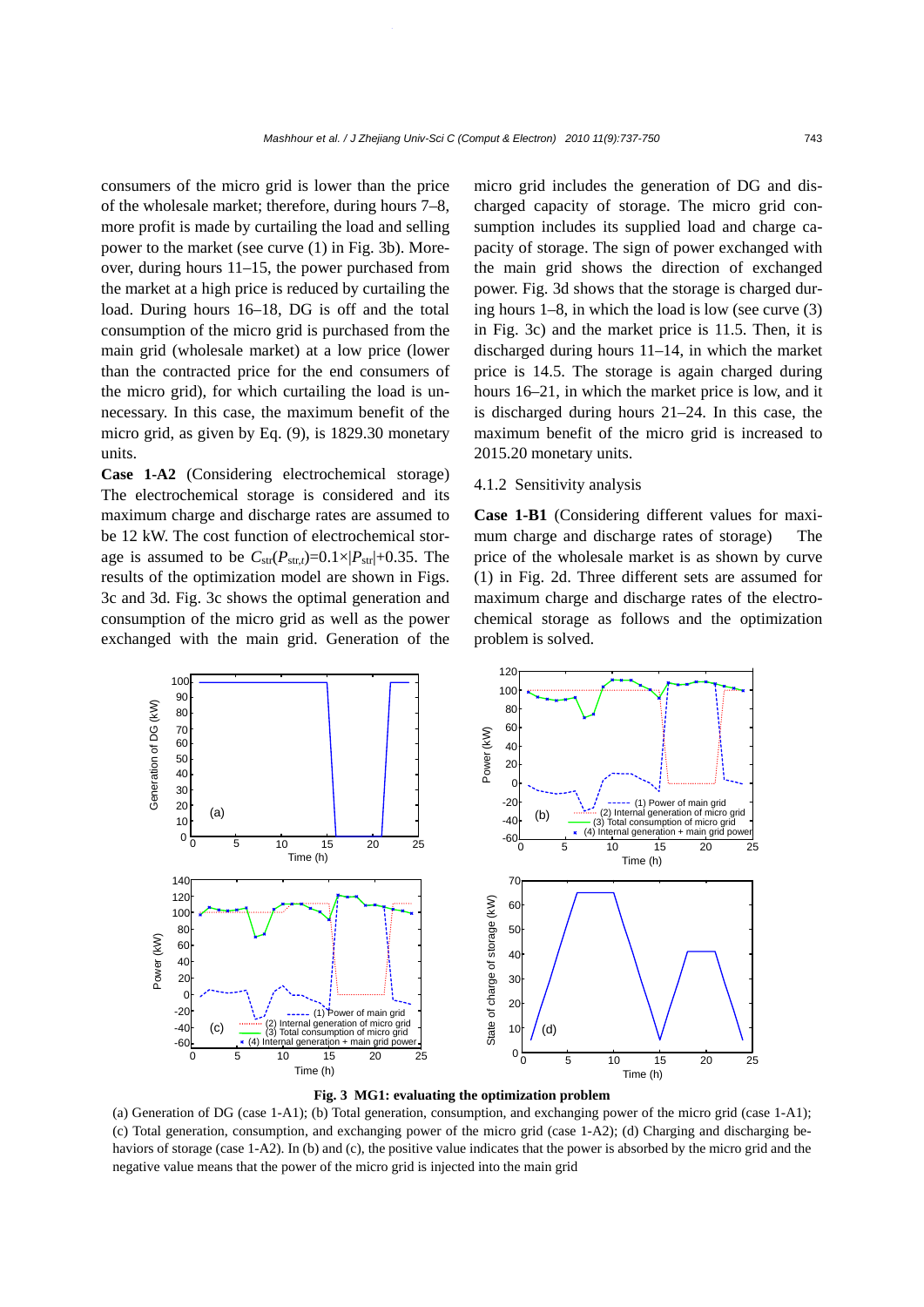$S1: R_{str-ch} = 12$  kW,  $R_{str-dch} = 12$  kW; S2: *R*str-ch=10 kW, *R*str-dch=10 kW; S3: *R*str-ch=11 kW, *R*str-dch=8 kW.

Fig. 4 shows the charging and discharging behaviors of the storage to maximize the micro grid benefit when these assumptions are applied. For S1, the constraints of maximum charge and discharge rates of the storage are not activated and the full capacity of storage is used, so that the maximum benefit of the micro grid reaches 2015.20 monetary units. For S2, the maximum discharging capability of storage is 50 kW and 30 kW during hours 11–15 and 22– 24, respectively. These capabilities are 40 kW and 24 kW respectively for S3. Therefore, the full capacity of storage is not used for sets S2 and S3. In comparison with S1, the maximum benefit of the micro grid is decreased. For all these sets, however, the maximum benefit of the micro grid is better than in case 1-A1, in which the storage is removed (Fig. 5).



**Fig. 4 MG1: comparison of charging and discharging behaviors of storage for different charge and discharge rates (case 1-B1)** 



**Fig. 5 MG1: comparison of the maximum benefit of the micro grid without and with electrochemical storage considering different charge and discharge rates** 

S1:  $R_{str-ch}$ =12 kW,  $R_{str-dch}$ =12 kW; S2:  $R_{str-ch}$ =10 kW,  $R_{str-dch}$  $=10 \text{ kW}$ ; S3:  $R_{\text{str-ch}}=11 \text{ kW}$ ,  $R_{\text{str-ch}}=8 \text{ kW}$ 

**Case 1-B2** (Considering different scenarios for the price of the wholesale market) The maximum charge and discharge rates of storage are considered as the set S2 defined in case 1-B1 and also three different scenarios as shown in Fig. 2d for the price of the wholesale market are taken into account. Fig. 6 compares the charging and discharging behaviors of storage for these scenarios. Curve (1) in Fig. 6 is the same as curve (2) in Fig. 4. For the second and third scenarios, the storage is fully charged during hours 1–8 in which the load and the price of the wholesale market are low. For the second scenario, 50 kW of storage is discharged during hours 11–15, and then it is again charged during hours 16–18 so that it can provide 30 kW, considering the maximum discharge rate of storage during hours 22–24. For the third scenario, full capacity of storage is discharged during hours 16–24 in which the price of the wholesale market is very high.



**Fig. 6 MG1: comparison of charging and discharging behaviors of storage for different scenarios of market prices (case 1-B2)** 

**Case 1-B3** (Considering different parameters for the cost function of storage) The price of the wholesale market is assumed to be curve (1) in Fig. 2d, and different values are considered for the parameters of the cost function of storage as follows:

> $C1: C_{str}(P_{str,t})=0.05|P_{str,t}|+1;$ C2:  $C_{\text{str}}(P_{\text{str.}t})=0.3|P_{\text{str.}t}|+2;$ C3:  $C_{\text{str}}(P_{\text{str.}t})=2.5|P_{\text{str.}t}|+3.5$ .

The charging and discharging behaviors of storage are compared in Fig. 7. For C1, the storage is charged and discharged twice during hours 1–15 and 16–24. The maximum benefit of the micro grid is 2063.68 monetary units. For C2, the storage is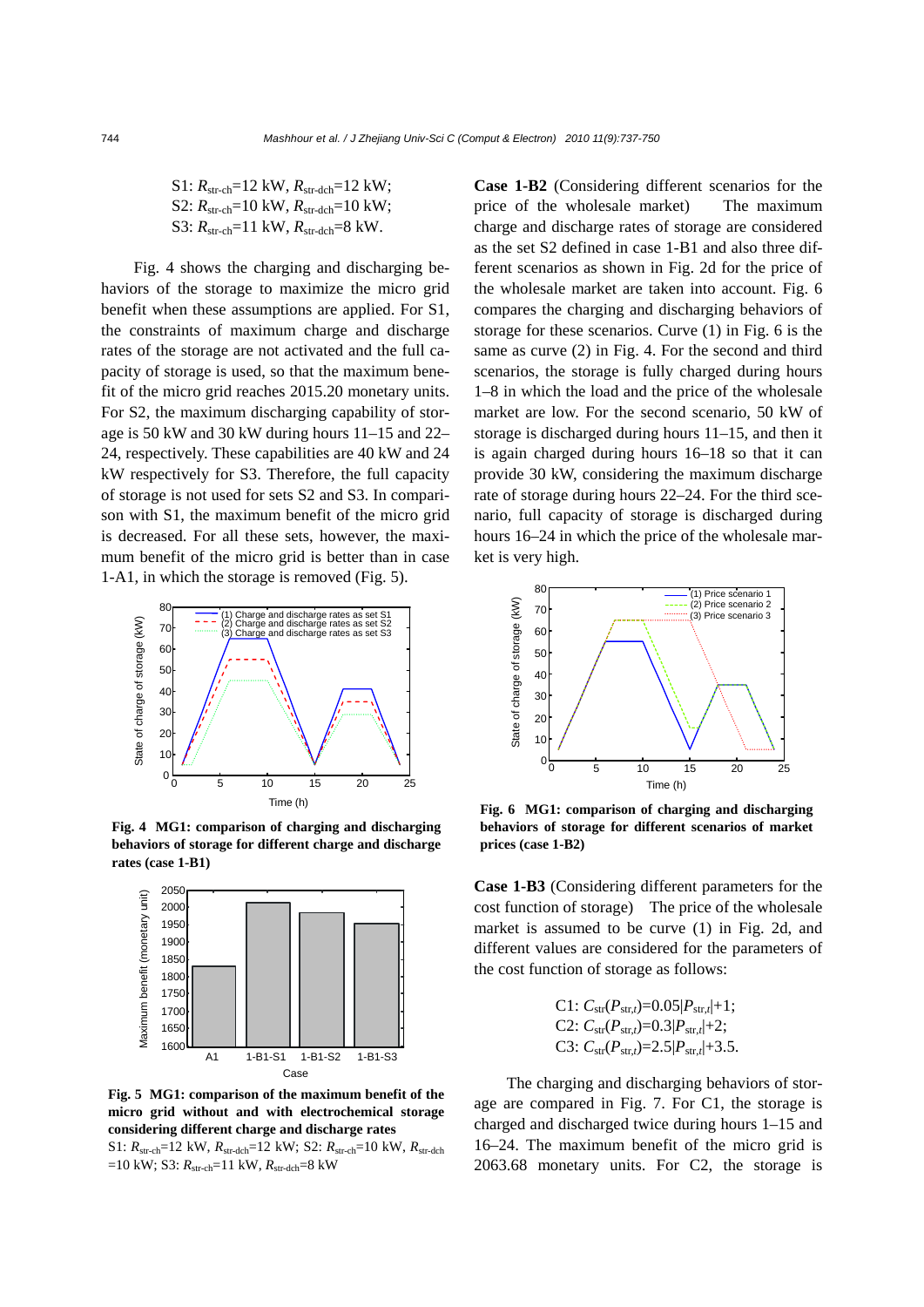charged and discharged once during hours 16–24. This is because the operation cost of storage is greater than the cost reduction during hours 1–15. In this situation, the maximum benefit of the micro grid is 2032.43 monetary units. For C3, the storage is not used because the operation cost of storage is greater than the cost reduction over the scheduling period. In this situation, the maximum benefit of the micro grid is 1829.30 monetary units, which is the same as in case 1-A1.



**Fig. 7 MG1: comparison of charging and discharging behaviors of storage considering different parameters for the cost function of storage (case 1-B3)** 

## **4.2 Micro grid MG2**

The single-line diagram of MG2 and its forecasted load are shown in Figs. 8a and 8b, respectively. The load of nodes 4 and 7 can be curtailed up to 30 kW and 40 kW, respectively, during hours 7–22 if necessary. The costs of curtailing paid to consumers are assumed to be  $C(P_{\text{cut},t})=0.01 P_{\text{cut},t}^2 + 3.5 P_{\text{cut},t}$ for node 4 and  $C(P_{\text{curl},t})=0.01 P_{\text{cut},t}^2+1.5 P_{\text{cut},t}$  for node 7. The contracted price for the end consumers of MG2 is as shown in Fig. 8c. The price of the wholesale market regarding the usage cost of the distribution network is illustrated in Fig. 8d.

**Case 2-A** (Base case)The results of the optimization model in this case are shown in Figs. 9a–9c. Fig. 9a shows that during hours 1–6, the productions of DG units are zero and the total demand of the micro grid is supplied by the main grid. During hours 7–18, the total demand of the micro grid is supplied by a combination of DG productions and the main grid power. During hours 19–24, the micro grid injects power to the main grid. The dispatch of DG



**Fig. 8 MG2: (a) single-line diagram; (b) forecasted daily load of the micro grid; (c) contracted price for the end consumers of the micro grid; (d) price of the wholesale market regarding the usage cost of the distribution network**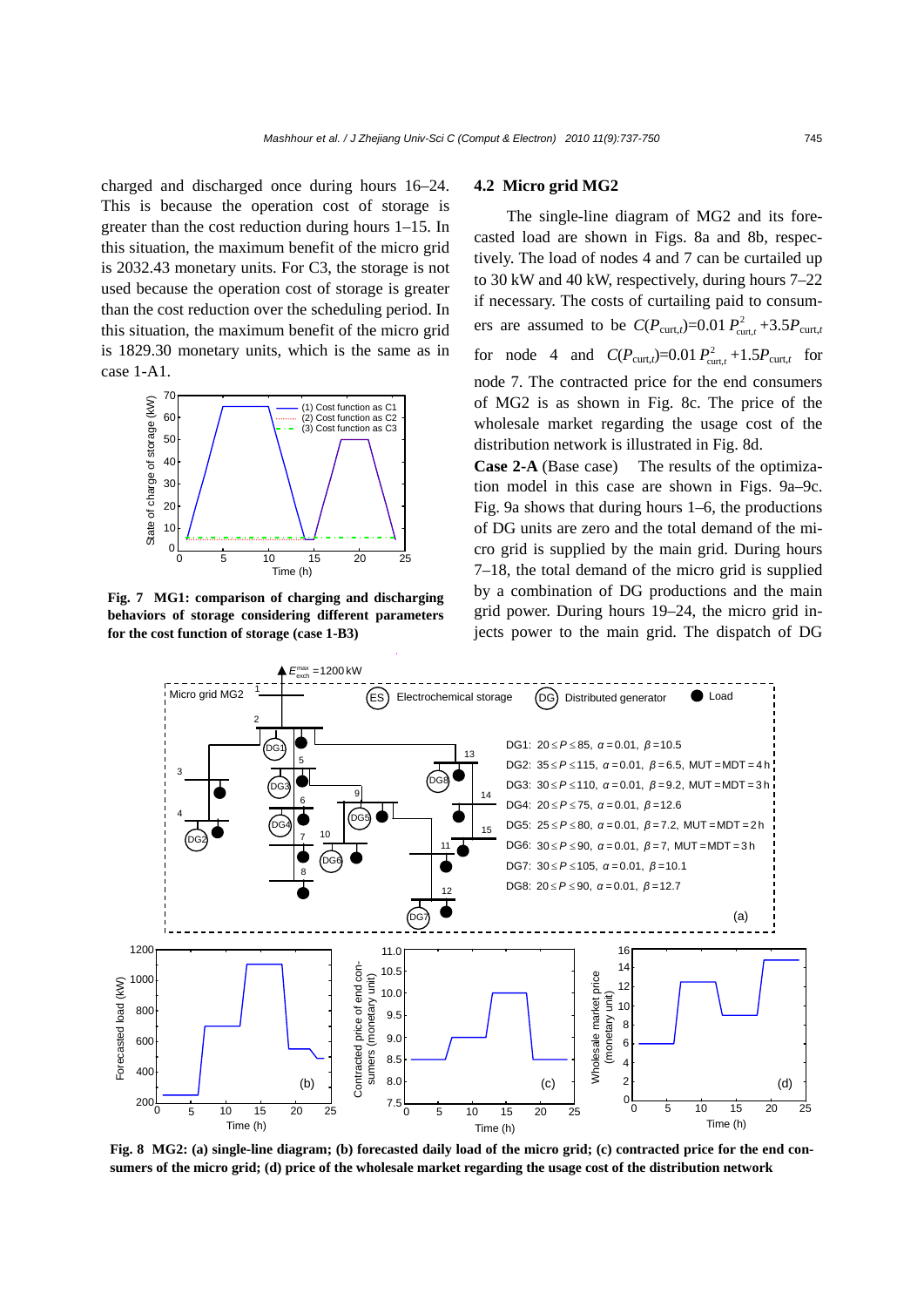units is shown in Fig. 9b. As expected, during hours 1–6, in which the market price is very low, all DG units are off. During hours 7–12, in which the market price is relatively high, all DG units operate at their maximum level unless DG4 and DG8, which are expensive units, and they remain off. During hours 13–18, the market price is falling and the DG units whose production costs are greater than the market price (i.e., DG1, DG3, DG4, DG7, and DG8) are off. During hours 19–24, in which the market price is high, all DGs are on. Fig. 9c shows the interrupting options. As expected, the interruptible load at node 7 is interrupted during hours 8–12 and 19–22, while the interruptible load at node 4 is interrupted only during hours 19–22. This is because the cost of curtailing for node 4 is high, so that the decreased revenue from curtailing the load during hours 7–12 plus the cost of curtailing is greater than the benefit obtained via curtailing. During hours 13–18, the contracted price of end consumers of the micro grid is high (greater than the market price) and the loads are not curtailed. The best value of the objective function in this case is 5722.80 monetary units.

**Case 2-B** (Restricting the interconnection capacity)

The capacity of interconnection ( $E_{\text{exch}}^{\text{max}}$ ) is limited to 700 kW and the optimization problem is solved. Figs. 9d–9f show the results. Fig. 9d shows that the amount of exchanged power (the power injected from the main grid to the micro grid) during hours 13–18 is limited to 700 kW. The dispatch of DGs (Fig. 9e) shows that during hours 13–18, DG1, DG3, and DG7 are on while they are off in Fig. 9b. In this case, the constraint of interconnection capacity is active and a part of the demand of the micro grid is inevitably supplied by DG units while production costs are greater than the market price. Fig. 9f shows the interrupting options, which are the same as in Fig. 9c. Despite restricting the capacity of interconnection, the load is not interrupted during hours 13– 18. This is because during hours 13–18, the internal price for end consumers of the micro grid is higher than the production cost of DG units; therefore, the load is not curtailed. The best value of the objective function in this case is decreased to 4343.02 monetary units.

**Case 2-C** (Adding electrochemical storages to the micro grid) Two electrochemical storages, ES1 and ES2, are added to nodes 11 and 3, respectively.



**Fig. 9 MG2: cases 2-A and 2-B: (a) total generation, consumption, and exchanging power of the micro grid (case 2-A); (b) dispatch of DG units (case 2-A); (c) load interrupting (case 2-A); (d) total generation, consumption, and exchanging power of the micro grid (case 2-B); (e) dispatch of DG units (case 2-B); (f) load interrupting (case 2-B)**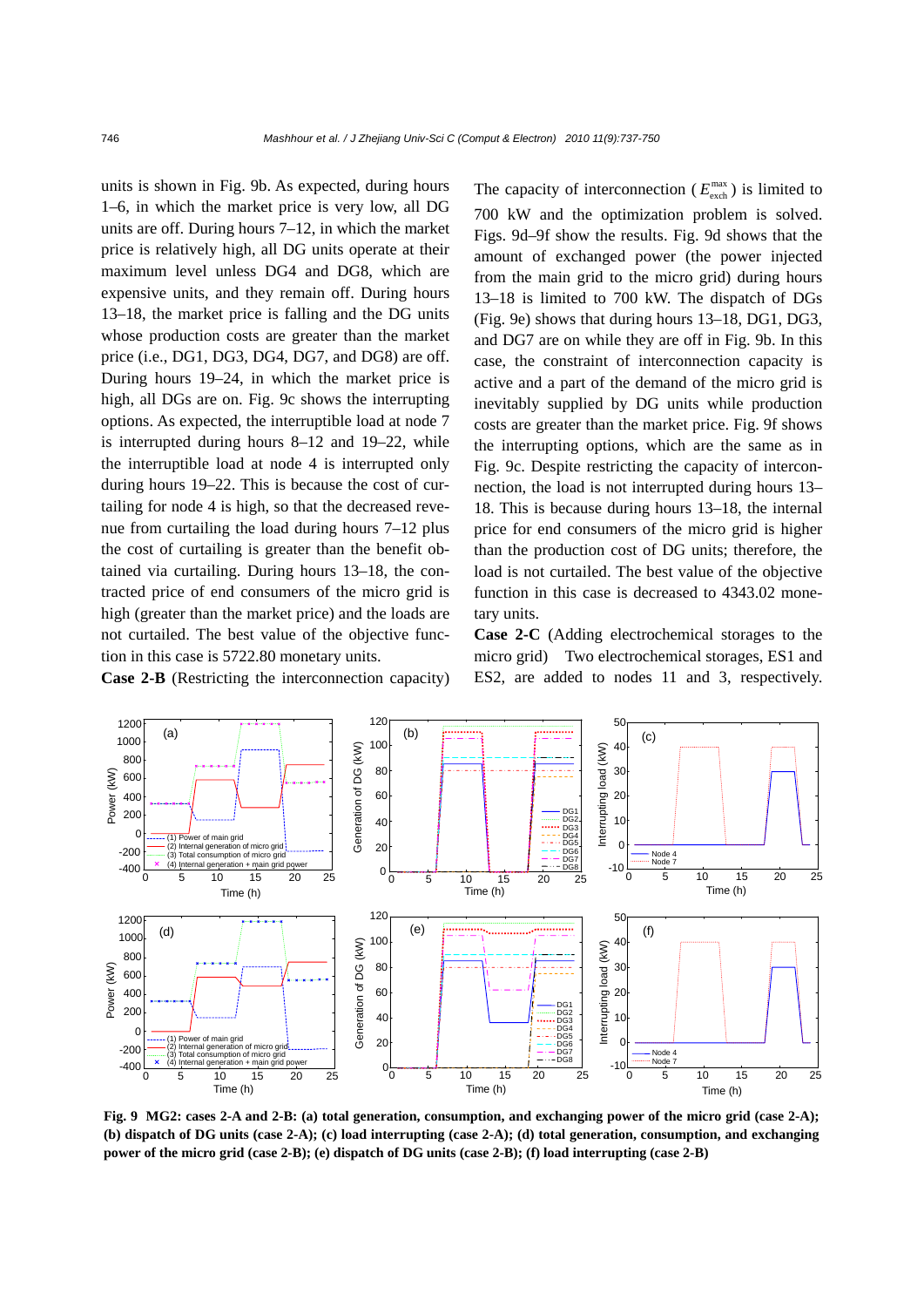The characteristics of the storages are as follows:

$$
ES1: \begin{cases} P^{\max} = 40 \text{ kW} \cdot \text{h}, \ P^{\min} = 10 \text{ kW} \cdot \text{h}, \ \eta_{\text{str}} = 90\%, \\ R_{\text{str-ch}} = R_{\text{str-dch}} = 10 \text{ kW}, \ \alpha = 0.25, \ \beta = 1, \\ \text{cap}_0 = 40 \text{ kW} \cdot \text{h}; \\ P^{\max} = 58 \text{ kW} \cdot \text{h}, \ P^{\min} = 10 \text{ kW} \cdot \text{h}, \ \eta_{\text{str}} = 80\%, \\ ES2: \begin{cases} R_{\text{str-ch}} = R_{\text{str-dch}} = 8 \text{ kW}, \ \alpha = 0.1, \ \beta = 0.4, \\ \text{cap}_0 = 10 \text{ kW} \cdot \text{h}. \end{cases} \end{cases}
$$

The optimization problem is solved and the charging and discharging behaviors of electrochemical storages are shown in Fig. 10a. ES1 is fully charged at the beginning of the scheduling period. During hours 7–12, in which the market price is relatively high, it is discharged, and then it is charged during hours 13–18, in which the market price is relatively low. Afterward, it is discharged during hours 19–24, in which the market price is high. Although the operational cost of ES2 is less than that of ES1, it is charged and discharged only once throughout the scheduling period. This is because the efficiency of ES2 is low so that the imposed cost due to its discharging and charging during hours 7–18 is greater than the resulting cost saving in relation to market prices. Assuming  $η<sub>str</sub>=85%$  for ES2, the optimization problem is solved and the charging and discharging behaviors of electrochemical storages are shown in Fig. 10b. ES2 is charged and discharged twice throughout the scheduling period. Afterward, the efficiency of ES1 is assumed to be decreased to 85%  $(\eta_{str}=85\%)$ . Fig. 10c illustrates the charging and discharging behaviors of electrochemical storages. In this case, ES1 remains charged until hour 18 and then it is discharged. Fig. 11 compares the maximum benefit of the micro grid for these scenarios.

## **4.3 Execution time and convergence**

The presented optimization model was simulated in Matlab (Gilat, 2007) and tested on a laptop computer with a 2.5 GHz processor. For MG1, the average execution time of 10 executions of the algorithm for each case is less than 6 min. Fig. 12a shows the GA trace for maximizing the benefit of MG2 in case 2-A. The GA reaches the optimal solution after 348 generations. The average execution time in this case is 1410 s.



**Fig. 10 MG2: evaluating behaviors of storages when efficiency of ES1 is 90% and efficiency of ES2 is 80% (a), efficiency of ES1 is 90% and efficiency of ES2 is 85% (b), and efficiencies of ES1 and ES2 are both 85% (c)** 



**Fig. 11 MG2: comparison of the maximum benefit of the micro grid considering different values for efficiency of storages (case 2-C)**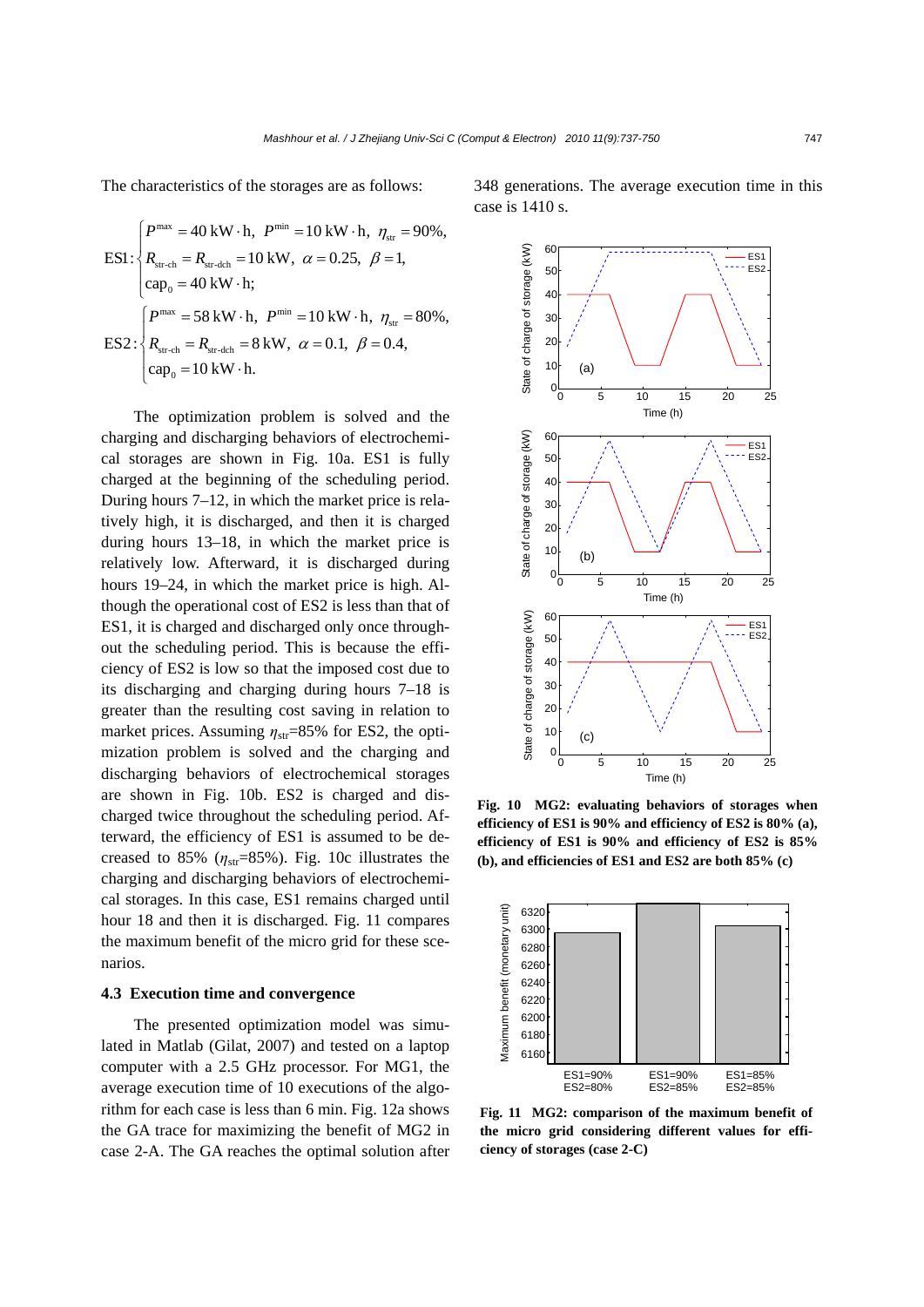

**Fig. 12 MG2: (a) genetic algorithm (GA) trace for maximizing the benefit in case 2-A (base case); (b) change of execution time of the algorithm for the presence of different numbers of DGs in MG2** 

To evaluate the variation of simulation time with respect to the number of DG units, the optimization problem is solved for different scenarios of DG units in the micro grid, i.e., presence of  $1-8$ DG(s). Fig. 12b shows the average execution time for these scenarios. When the number of DG units in the micro grid is increased, the average execution time is increased. The slope of the increment of average execution time, however, is decreased by increasing the number of DG units. The average execution time is acceptable for day-ahead decision making of the micro grid, which is an off-line program with limited time.

Matlab is a high level language and it is supported by many functions which help it to be efficiently and simply applied in academic research. This is the reason why the authors used Matlab for evaluating their models. Its computational speed, however, is very low in comparison with the languages that are closer to the machine language, such as C++/C# and also JAVA. Although the calculated average execution time is satisfactory, in practical applications, it can be considerably decreased by using  $C++/CH$  or Java software for simulating the program and also applying multi-trading programming.

# **5 Conclusions**

This paper extracts a set of mathematical formulas to simulate the steady-state charging and discharging behaviors of an electrochemical storage over a 24-hour time interval. Moreover, it develops an optimization model for 24-hour operational planning of an interconnected micro grid including electrochemical storages. The objective function is maximizing the benefit of the micro grid by optimizing the production/consumption of local distributed emergy resource (DER), and the power exchange with the upstream distribution grid. The constraints of the optimization problem include technical constraints of both DER and the micro grid. First, a small micro grid MG1 containing a distributed generator (DG), an electrochemical storage, and an interruptible load is used to evaluate the presented models. Comparison of the results of the optimization model for this micro grid, with and without electrochemical storage, shows that the electrochemical storage can improve the economical efficiency of the interconnected micro grid by up to 10.16%. The optimization problem is solved in different scenarios for the maximum charge and discharge rates of the storage, the price of the wholesale market, and also for the coefficients of the cost function of storage. Then a micro grid MG2 with 15 nodes, 8 DG units, 2 electrochemical storages, and 2 interruptible loads, is used to show the effectiveness of the presented models for larger micro grids with multiple DERs.

The average excecution time calculated for different cases of the two micro grids is acceptable for day-ahead decision making of a micro grid, which is an off-line program with limited time.

In all cases, the results show the effectiveness and quality of the procedure and validate the proposed models.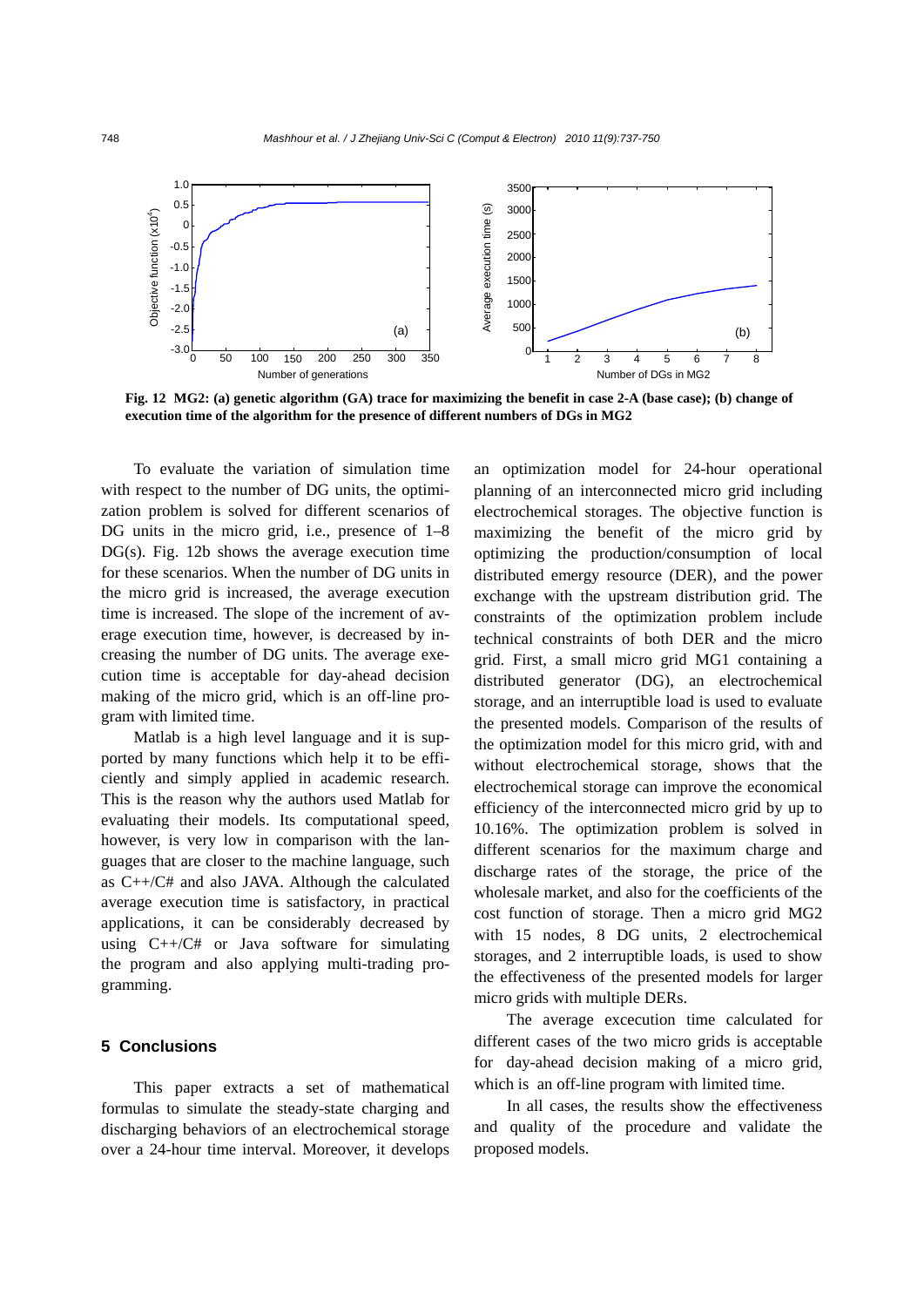#### **References**

- Abu-Sharkh, S., Arnold, R.J., Kohler, J., Li, R., Markvart, T., Ross, J.N., Steemers, K., Wilson, P., Yao, R., 2006. Can microgrids make a major contribution to UK energy supply? *Renew. Sustain. Energy Rev.*, **10**(2):78-127. [doi:10.1016/j.rser.2004.09.013]
- Agovic, K., Jokic, A., Bosch, P.P.J., 2005. Dispatching Power and Ancillary Services in Autonomous Network-Based Power Systems. IEEE Int. Conf. on Future Power Systems, p.1-6.
- Biradar, S.K., Patil, R.A., Ullegaddi, M., 1998. Energy Storage System in Electricity Vehicle. IEEE Conf. on Power Quality, p.247-255.
- Ceraolo, M., 2000. New dynamical models of lead-acid batteries. *IEEE Trans. Power Syst.*, **15**(4):1184-1190. [doi:10.1109/59.898088]
- Ceraolo, M., Buonarota, A., Giglioli, R., Menga, P., Scarioni, V., 1992. An Electric Dynamic Model of Sodium Sulfur Batteries Suitable for Power System Simulations. 11th Int. Electric Vehicle Symp.
- Christiansen, J.C., Dortolina, C.A., Bermudez, J.P., 2000. An Approach to Solve the Unit Commitment Problem Using Genetic Algorithm. IEEE Int. Society on Power Engineering (Sumer Meeting), p.261-266.
- Divya, K.C., Østergaard, J., 2009. Battery energy storage technology for power systems: an overview. *Electr. Power Syst. Res.*, **79**(4):511-520. [doi:10.1016/j.epsr. 2008.09.017]
- Djapic, P., Ramsay, C., Pudjianto, D., Strbac, G., Mutale, J., Jenkins, N., Allan, R., 2007. Taking an active approach. *IEEE Power Energy Mag.*, **5**(4):68-77. [doi:10.1109/ MPAE.2007.376582]
- Dondi, P., Beyoumi, D., Haederli, C., Julian, D., Suter, M., 2002. Network integration of distributed power generation. *J. Power Source*, **106**(1-2):1-9. [doi:10.1016/S0378- 7753(01)01031-X]
- Erdinc, O., Vural, B., Uzunoglu, M., 2009. A Dynamic Lithiumm-Ion Battery Model Considering the Effects of Temperature and Capacity Fading. IEEE Int. Conf. on Clean Electrical Power, p.383-386. [doi:10.1109/ICCEP. 2009.5212025]
- Fahrioglu, M., Alvearado, F., 2001. Using utility information to calibrate customer demand management behavior models. *IEEE Trans. Power Syst.*, **16**(2):317-322. [doi:10.1109/59.918305]
- Gen, M., Cheng, R., 2000. Genetic Algorithms and Engineering Optimization. John Wiley & Sons, Inc., New York, USA.
- Giglioli, R., Buonarota, A., Menga, P., Ceraolo, M., 1990. Charge and Discharge Fourth Order Dynamic Model of the Lead-Acid Battery. 10th Int. Electric Vehicle Symp., p.371-382.
- Gilat, A., 2007. MATLAB: an Introduction with Applications. John Wiley & Sons, Inc., New York, USA.
- Habibollahzadeh, H., Bubenko, J.A., 1986. Application of decomposition techniques to short term operation planning of hydro thermal power systems. *IEEE Trans.*

*Power Syst.*, **1**(1):41-47. [doi:10.1109/TPWRS.1986.433 4842]

- Hatziargyrious, N., Tsikalakis, A., Vlachogiannis, J., Papadogiannis, K., Kariniotakis, G., Pecas, L.J., Oyarzabal, J., Moreira, C., Madureira, A., Cobelo, I., 2004. MICRO-GRIDS: Large Scale Integration of Micro-Generation to Low Voltage Grids. EU Contract ENK5-CT-2002-00610, Tech. Final Version, Deliverable\_DC1, Part 1. Available from http://microgrids.power.ece.ntua.gr
- Hatziargyrious, N.D., Dimeas, A., Tsikalakis, A.G., Pecas, L.J., Kariniotakis, G.K., Oyarzabal, J., 2005. Management of Microgrids in Market Environment. IEEE Int. Conf. on Future Power Systems, p.1-7.
- Hernandez-Aramburo, C.A., Green, T.G., Mugniot, N., 2005. Fuel consumption minimization of a microgrid. *IEEE Trans. Ind. Appl.*, **41**(3):673-681. [doi:10.1109/TIA.2005. 847277]
- Jiang, Z., Dougal, R.A., 2008. Hierarchical Microgrid Paradigm for Integration of Distributed Energy Resources. IEEE Power and Energy Society General Meeting on Conversion and Delivery of Electrical Energy in the 21st Century, p.1-8. [doi:10.1109/PES.2008.4596349]
- Katiraei, F., Iravani, R., Hatziargyriou, N., Dimeas, A., 2008. Microgrids management: controls and operation aspects of microgrids. *IEEE Power Energy Mag.*, **6**(3):54-65. [doi:10.1109/MPE.2008.918702]
- Kroposki, B., Lasseter, R., Ise, T., Morozumi, S., Papathanassiou, S., Hatziargyriou, N., 2008. A look at microgrid technologies and testing projects from around the world: making microgrids work. *IEEE Power Energy Mag.*, **6**(3):40-53. [doi:10.1109/MPE.2008.918718]
- Li, H., Li, Y., Li, Z., 2007. A multiperiod energy acquisition model for a distribution company with distributed generation and interruptible load. *IEEE Trans. Power Syst.*, **22**(2):588-596. [doi:10.1109/TPWRS.2007.894862]
- Medora, N.K., Kusko, A., 2006. An Enhanced Dynamic Battery Model of Lead-Acid Batteries Using Manufacturers' Data. IEEE 28th Annual Int. Conf. on Telecommunications Energy, p.1-8.
- Moghaddas-Tafreshi, S.M., Mashhour, E., 2009. Distributed generation modeling for power flow studies and a threephase unbalanced power flow solution for radial distribution systems considering distributed generation. *Electr. Power Syst. Res.*, **79**(4):680-686. [doi:10.1016/j.epsr. 2008.10.003]
- Mohamed, A.A., Koivo, H.N., 2007. System Modeling and Online Optimal Management of Microgrid Using Multiobjective Optimization. IEEE Int. Conf. on Clean Electrical Power, p.148-153. [doi:10.1109/ICCEP.2007.384 202]
- Oshima, T., Atsumi, S., Takayama, T., Okuno, A., 2005. NaS Battery Installation in Japan. Proc. Annual Meeting of Electricity Storage Association.
- Paloheimo, H., Omidiora, M., 2009. A Feasibility Study on Compressed Air Energy Storage System for Portable Electrical and Electronic Devices. IEEE Int. Conf. on Clean Electrical Power, p.355-362. [doi:10.1109/ICCEP.